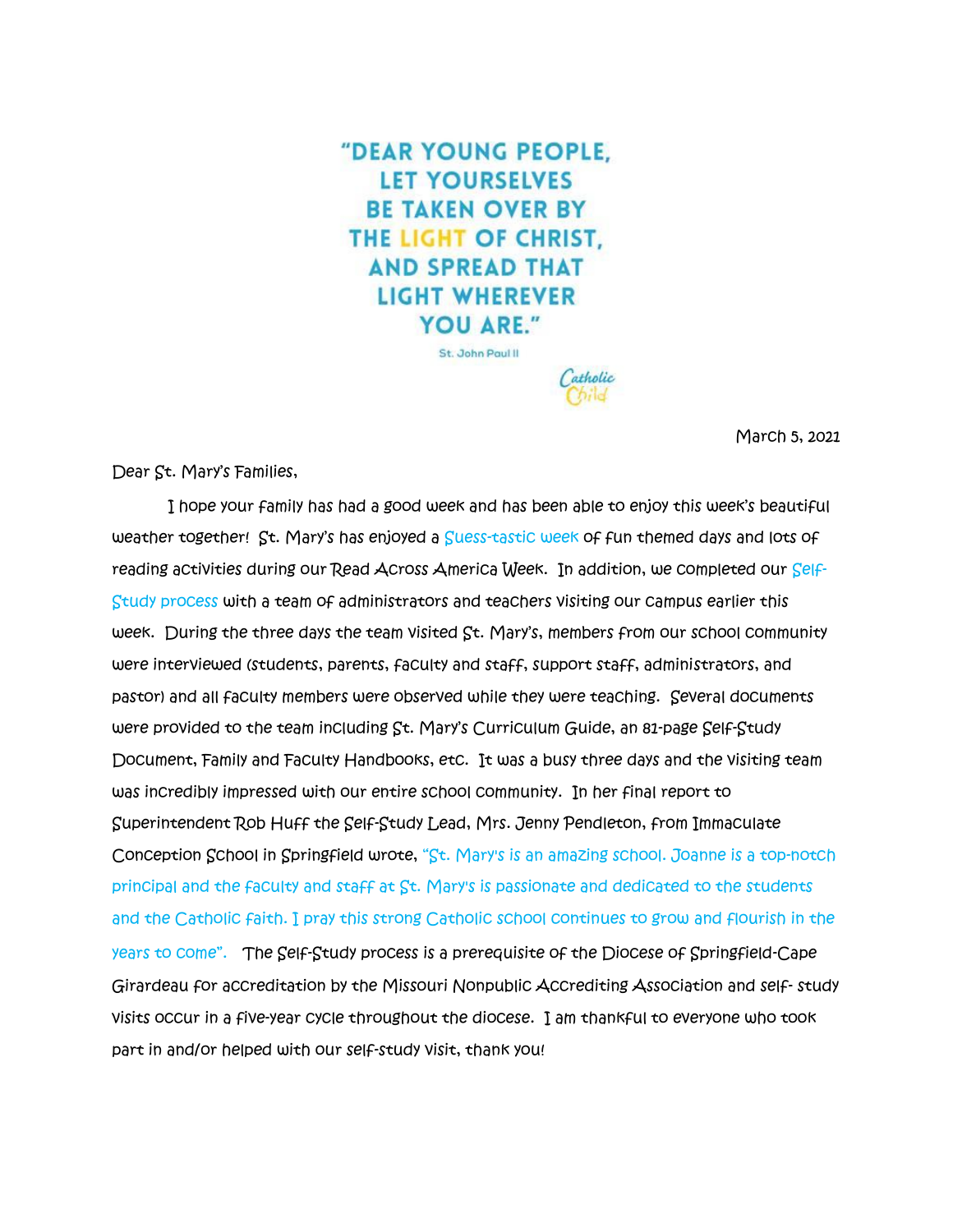

Our students are having so much fun with this year's Kids Heart Challenge! We are extremely proud of our families for supporting this amazing service-learning initiative. Thank you all for helping your student take the online heart healthy pledge, raise donations or both. If you have not had a chance to help, there is still time to register online and donations are extended to **Friday, March 12<sup>th</sup>**. <u><http://www2.heart.org/goto/stmaryselementaryjoplin></u>

# So far, these 41 students are registered online, and have raised \$2,376.26! Can we count on your help to hit our goal of 100 students registered by March 12<sup>th</sup>?

 $JACS$  is hosting a raffle coinciding with the  $Tailgate$  2021  $A$ uction, with several exciting prizes. First prize will be \$1,885 (the year Catholic education was established in Joplin), second prize will be \$135 (the number of years since the founding), and third prize will be a \$50 restaurant gift certificate. 10 raffle tickets were included in your family's Communicator Envelope and each raffle ticket is \$5.00. We are asking for your help in selling the raffle tickets, which is always a great fundraiser for our school system. To make things even more fun, students will receive incentives when raffle tickets are sold. If you have any questions, please contact Tami Veer 417-540-0161.

As mentioned above, save the date for  $S$ aturday, April 24<sup>th</sup> for a great JACS event, the Annual Auction! It's time to a tailgate at St. Mary's! Here is a brief summary of the event if you would like to volunteer to help, please let us know!

# 2021 Joplin Area Catholic School Tailgate Annual Auction

When: April 24, 2021 Where: Join Virtually or Tailgate in the St. Mary's Parking Lot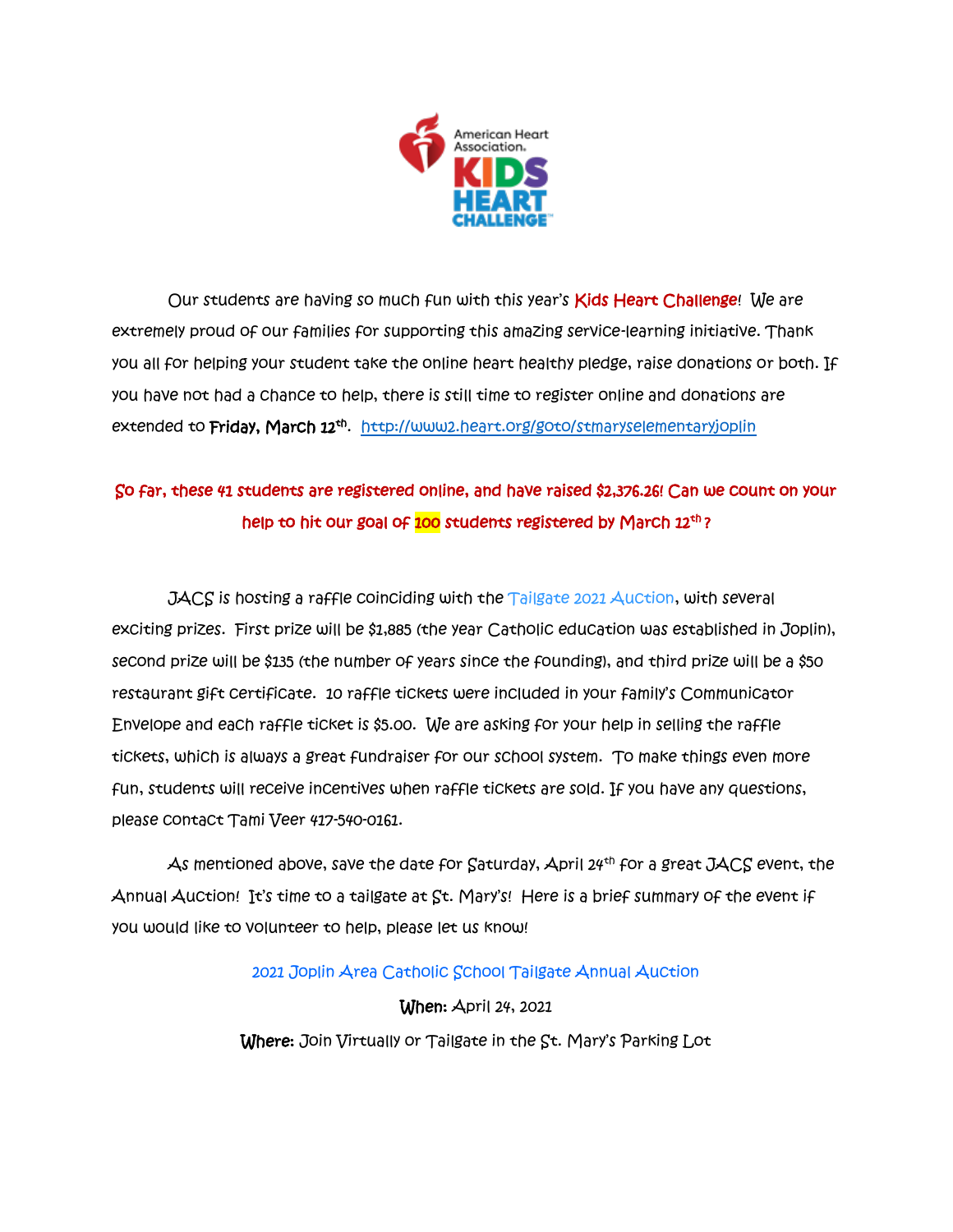Raffle Tickets available: Raffle Tickets are \$5 each or \$20 for 5 tickets-Prizes are \$1885(the year Catholic education started in Joplin), \$135 (how many years since the school was founded) and a \$50 dinner gift certificate.

### The Auction committee is currently looking for donations:

Would you be able to donate or know someone who has?

- Timeshare or Vacation Homes
- Hunting or Fishing Excursion/Trip
	- Airline Miles
	- Gift Certificates
		- Coolers
- Lawn Care Services/Landscaping services

Have a business that would be willing to donate to the Auction?

# Contact Stephanie Bradshaw, Auction Chair (316) 259-6593

Lindsey Bourne-Green Auction Co-Chair (417) 483-9155

# More details on<https://www.jacss.org/development/auction/>

 St. Mary's parent Jennifer Williams is sponsoring a special fundraiser for the 5th grade class. She has designed and is selling two special Freshies with a JACS theme. Freshies are air fresheners made with premium fragrance oils and aroma beads. There are 2 sizes and 5 amazing scents available to order. 50% of the proceeds will be donated to  $5<sup>th</sup>$  Grade's fundraising efforts for their annual Spring Trip. An order form with a photo of the fresheners and more information is attached to this newsletter, and a sample is in the office if you would like to see (and smell) the wonderful items.

 St. Mary's parents, faculty, and staff are invited to attend an informational meeting with Father J on the evening of Wednesday, March 10<sup>th</sup>. The meeting will take place in St. Mary's Parish Hall and will begin at 5:00 p.m. During this meeting, Father J will explain his recent leave of absence from St. Peter the Apostle Church and answer any questions you may have. Father J will be hosting a second meeting for St. Peter's Middle School and McAuley High School parents the same evening beginning at 7:00 p.m. at McAuley.

 Thank you for all that you do for your child, including sending him or her to St. Mary's. The Self-Study process confirms what our school community knows— St. Mary's is an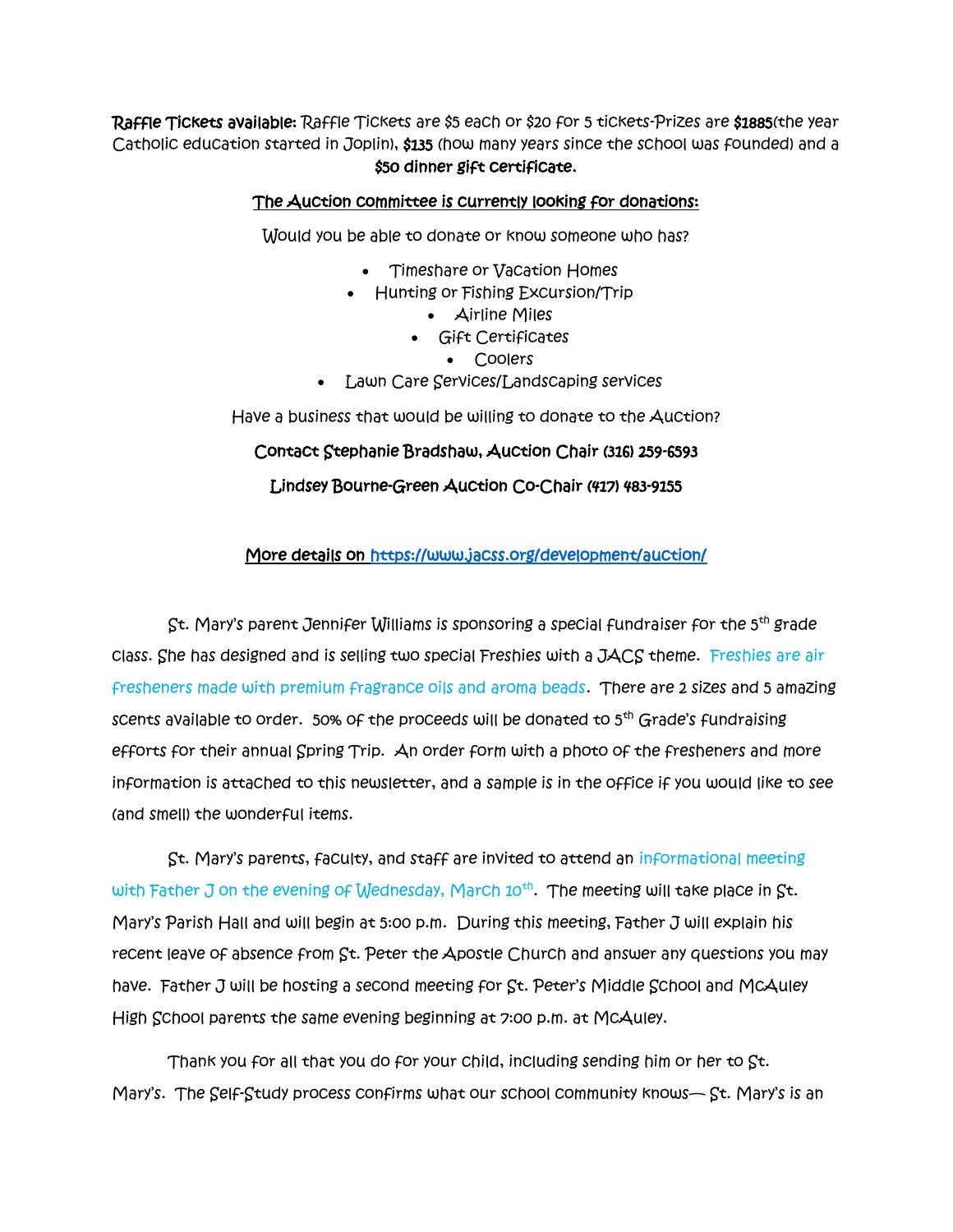incredible school that educates and nurtures the whole child…heart, mind, body, and soul. Thank you for the trust and confidence you put in our school, this is a responsibility and privilege that I take to heart each and every day and one that our faculty and staff does as well.

God bless and take care, Joanne Lown [jlown@jacss.org](mailto:jlown@jacss.org)

| Important Dates to Remember:          |                                                                                                                                             |
|---------------------------------------|---------------------------------------------------------------------------------------------------------------------------------------------|
| Wednesday, March 10 <sup>th</sup>     | Charity Dress Day benefitting the Ronald<br><b>McDonald House</b><br>Reconciliation for $3^{rd}$ – $5^{th}$ Grade starting at<br>10:30 a.m. |
| Sunday, March 14th<br>Forward" Clocks | Daylight Saving Time Begins- "Spring                                                                                                        |
| Wednesday, March 17th<br>to school!   | St. Patrick's Day! Wear your green clothes                                                                                                  |
| Thursday, March 18 <sup>th</sup>      | <b>Noon Dismissal</b><br>Parent-Teacher Conferences, 12:30 - 6:00<br>p.m.                                                                   |
| March $19th$ – March $28th$           | <b>Spring Break!</b>                                                                                                                        |
| Sunday, March 28 <sup>th</sup>        | Palm Sunday                                                                                                                                 |
| Monday, March 29th                    | <b>Classes Resume</b>                                                                                                                       |
| Thursday, April 1st                   | Noon Dismissal Holy Thursday                                                                                                                |
| Friday, April 2 <sup>nd</sup>         | No School- Good Friday                                                                                                                      |
| Sunday, April 4th                     | Easter                                                                                                                                      |